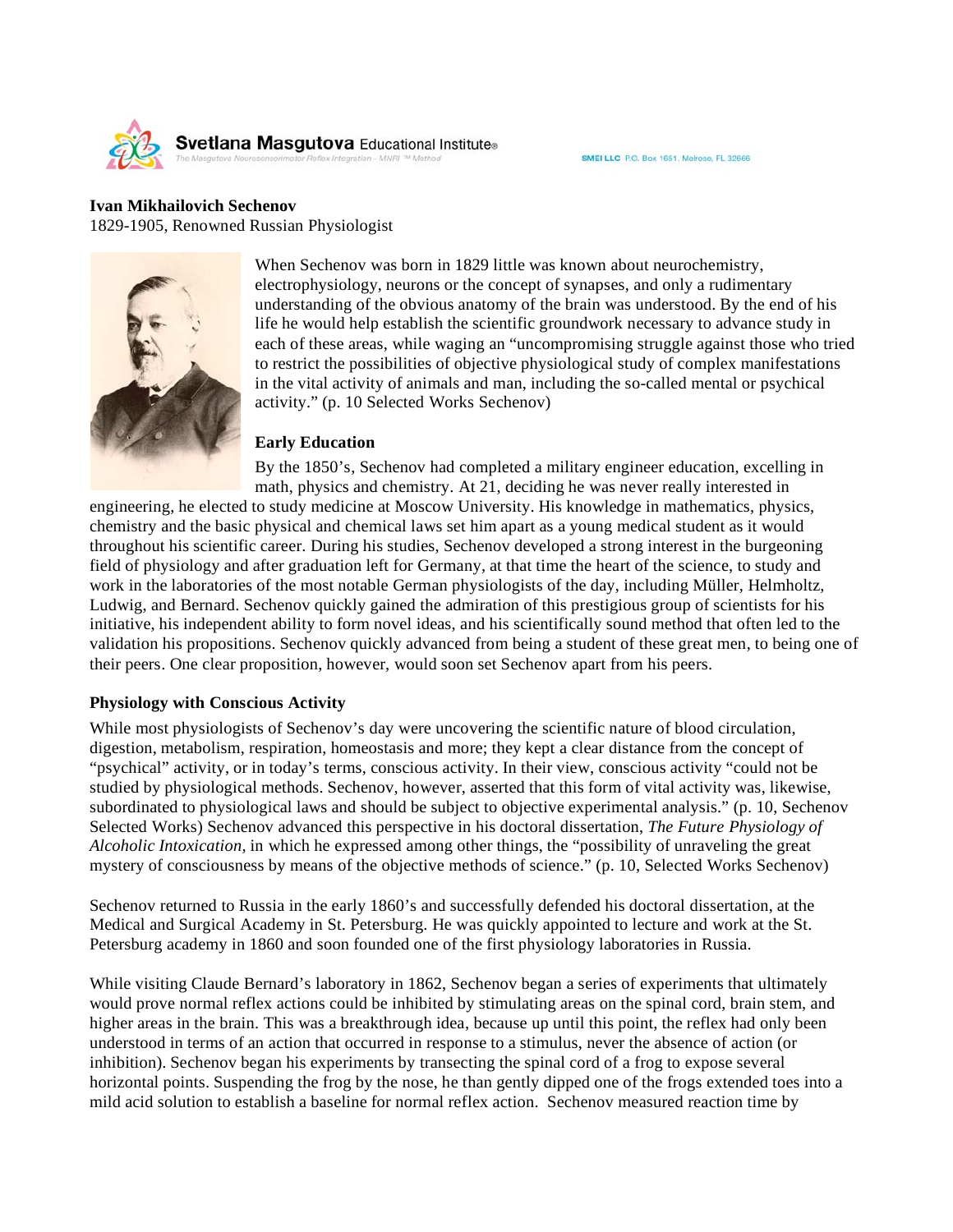counting the number of beats on a metronome from stimulus exposure to reflex action. Next, he chemically stimulated a point on the frog's spinal cord using salt crystal, dipped the frog's toe in the acid solution, and again measured the reflex reaction time using the metronome. Using this basic approach, Sechenov proved that spinal cord stimulation could stop a normal reflex action from occurring. In 1863, Sechenov published the first article on his early findings, *"Additional Studies on Nerve Centers that Inhibit Reflected Motion."* In this article, in addition to his findings, he discusses the need for further investigation to determine whether the centers of the brain or muscular systems control the inhibition process, introducing for the first time the concept of non-specific cerebral systems.

Using the same basic experimental design he had developed stimulating the spinal cord in frogs, Sechenov continued his experiments to determine whether or not stimulation to the brain stem, and various higher levels of the brain would have the same impact. It did. Sechenov had proven that the central nervous system, as a mediating unit, could control whether or not a reflex action would occur. This is the basis for Sechenov's well known theory of Central Inhibition. At the urging of many, Sechenov summarized his experimental results along with the broader implications of his work in an article called, "*An Attempt to Introduce the Physiological Bases for Psychological Processes*." Sechenov submitted his article for publication in the Russian social political magazine, Sovremennik (Contemporary). The official censor of the magazine rejected the article based on its title, and advised Sechenov that the article would only be included for publication if the title was changed. Sechenov changed the title to "*Reflexes of the Brain"* and it was published later in 1863 in the Contemporary's lower circulated sister bulletin, the Meditsinsky Vestnik (Medical Bulletin).

# **Reflexes of the Brain**

In his article "*Reflexes of the Brain,*" Sechenov proposed that psychological functions are reducible to the underlying substrate of the reflex, a physiological unit consisting of three basic components: sensory stimulation, a central conscious impression and the resulting movement. Sechenov, like Sherrington who would follow, extended the simple reflex and its actions to explain coordinated movements. The distinction between Sherrington and Sechenov, not unlike the distinction between Sechenov and his physiology peers, was that he went one step further and proposed that all mental function could be explained in the context of reflex understanding. Sechenov boldly claimed that, "all acts of conscious and unconscious life are reflexes," and further, that, human reflexes, unlike animal reflexes, can be triggered by symbolic thoughts to create automatic responses. (Reflexes of the Brain, 1863) In the face of current religious and psychological views, Sechenov's propositions were beyond an area of contemporary comfort.

Sechenov expanded and republished *Reflexes of the Brain* in book form in1866. When it first appeared, private censors took court action, claiming that Sechenov preached a mechanistic determination that undermined the Christian notion of free will in his book. The censors further claimed that Sechenov's theories "reduced even the most human acts, without exception, to purely mechanical processes…to the level of a machine devoid of consciousness and free will. A year later, the court ruled that no action could be taken against Sechenov, because his book did not transgress any law. Implicit in the court's ruling was an essentially correct appraisal of Sechenov as a scholar who had not succumbed to the lures of antireligious philosophy and revolutionary ideology, but had instead presented his physiological studies as undiluted science." (Vucinich, p. 120)

### **A Measurable Approach to Psychology through Physiology**

The physiology community in support of Sechenov's work could see the court action claims were unfounded and based on statements taken out of context. The psychology community could not understand how anyone could reduce conscious thought to such a mechanistic perspective. As a result, a higher debate between physiology and ideological psychology began to ensue, prompting Sechenov to publish in 1873, "Who is to Elaborate the Problems of Psychology, and How?" Through his article, Sechenov argues for an overhaul of the current approach to contemporary psychology in an effort to free it from insufficient and non-substantiated theories and to bring it into the highways of science. Sechenov's answer to accomplishing this change remained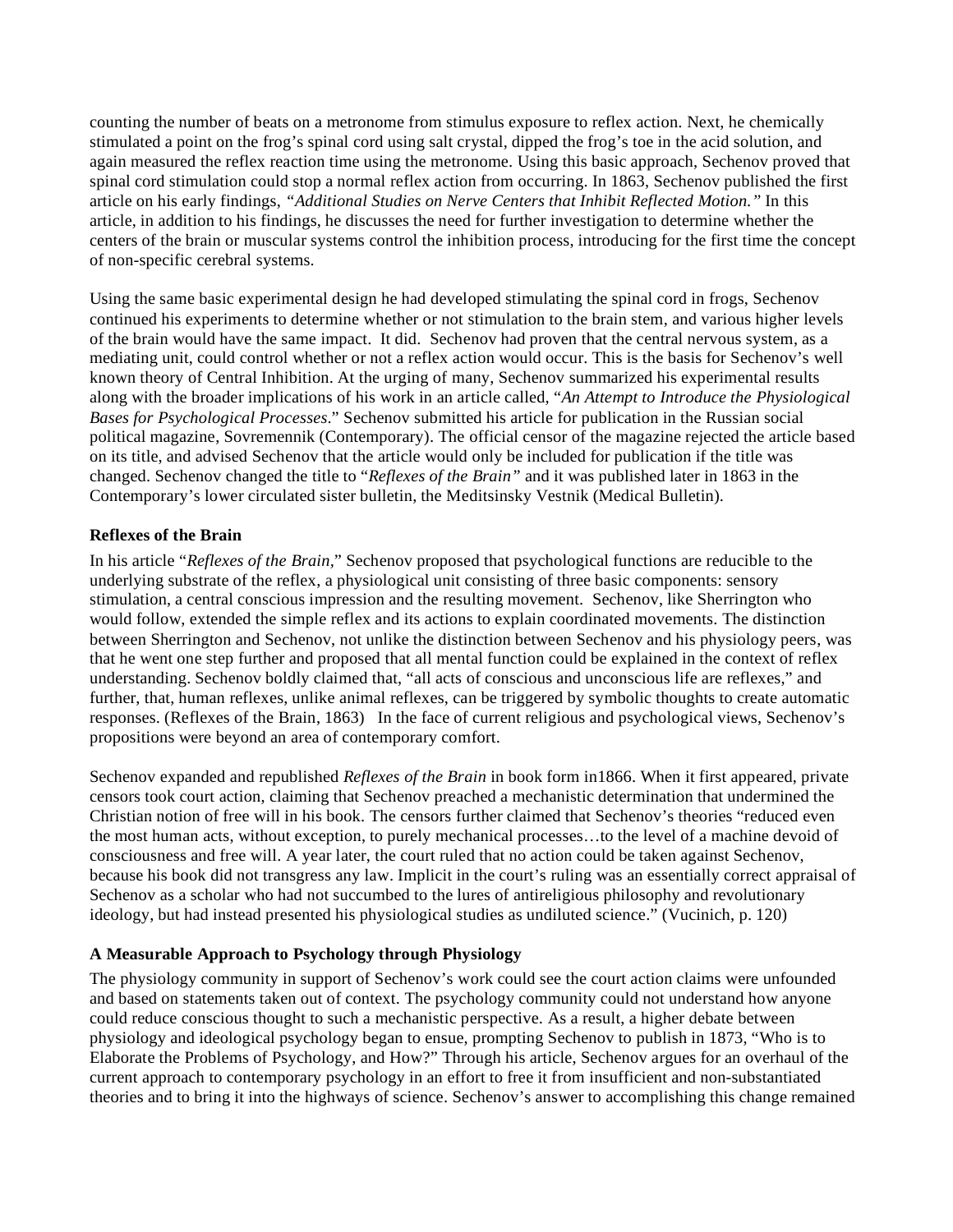the reflex mechanism, as first presented in Reflexes of the Brain. He explained that the same physiological substrate used to explain and understand movements (reflexes) can be used to explain the behavior of mental actions. Both possess the same external observable aspects, sensory input, and motor response and differ only by the qualitative nature in which they are managed by the central nervous system. Anticipating the concerns that opponents might have to this basic idea, Sechenov addressed two problematic considerations in his article: "1) The case when a sensory stimulus does not result in movement and, 2) the case when movement is not preceded by any obvious sensory stimuli." (Clover, W., p. 35) Sechenov answered the first concern using the findings of his theory of central nervous system inhibition. In effect, the act of inhibition is an action. Since inaction can be an end result of a physical process, a sensory stimulus can result without a corresponding motor response. "Further, Sechenov wrote that the ability to inhibit unwanted actions is a learned trait of maturity, one which is acquired over time, reflecting rational, mature behavior." (Clover, W., p. 36)

In the second case, where movement is not preceded by obvious sensory input:

"Sechenov answered that the central portion of the reflex mechanism (the conscious awareness of sensation) could trigger a motor response without an initial sensory input. This occurs if the awareness of the sensory impression happens also to occur through a second, independent spinal (or cerebral) reflex. In this way any time the unconscious thought or memory of a sensation is triggered, by whatever means, its associated movement would result.

Further, the sensory events that trigger the initial reflex do not occur in isolation, but con-comitant with all the other sensations of that moment. Thus, any of these ancillary unconditioned stimuli could also elicit the resulting movement. Through the repeated co-occurrence of sensory events, independent and seemingly unrelated portions of the subject's initial sensory environment can also produce the original response. In other words, Sechenov proposed that stimuli do not generate responses in isolation, but as one of a set of associated sensations. Thus, although, the movement may seem to have originated from a non-physical source such as the will, Sechenov contended it is more likely the case that is arose from an associated sensory event or mental trace." (Clover, W., p. 36)

Sechenov, by connecting all action to the sensory, central nervous system, motor mechanisms of the reflex, provided the basic elements of the conditional reflex system that Pavlov later proved to be true. Sechenov acknowledged that the science of his day made it difficult to scientifically confirm many of theories he put forth. His unique background, ability and courage, however, allowed him to bravely put forth for the first time theories that bridged physiology and theoretical psychology, in the hope that those in the future would follow.

# **Sechenov's Impact on Future Work**

Sechenov's work helped established an objective approach to understanding behavior and helped to establish the scientific and ideological foundation for many notable scientists to come, including Pavlov's conditional reflex work, Vygotsky's natural-cultural theory of psychological development, the physiological reflex feedback models advanced by Bernstein, and the Activity theory proposed by Leontiev, among others. Sechenov's work laid the foundation for the study of reflexes, animal and human behavior, and neuroscience, neurophysiology ("Selected Physiological and Psychological Works," Moscow, 1952). His analysis and explanation of the reflex circuit, reflex excitation and inhibition, and involuntary and voluntary action remain fundamental to understanding neuroscience today. Ivan Pavlov repeatedly stressed the motivating influence Sechenov had on his career, sharing:

"I remember my own student days as though they were yesterday. My mentor, Ivan Mikhailovich Sechenov, 'The father of Russian physiology', set for me the task, which has guided my life's course, the careful study of reflexes. His text, Reflexes of the Brain, was very inspiring. He made what I can only call a bold attempt to apply the idea of the reflex to the activities of the hemispheres."

Among those familiar with Sechenov's extensive work, his historical significance is undisputed. It has been suggested the only reason he did not receive the Nobel Prize is because it was first awarded in the 1901, the year he retired. Sechenov's contributions, which expand well beyond the scope of this brief biography, were well documented in the publications he left behind. Summarized below are some of his better known publications: